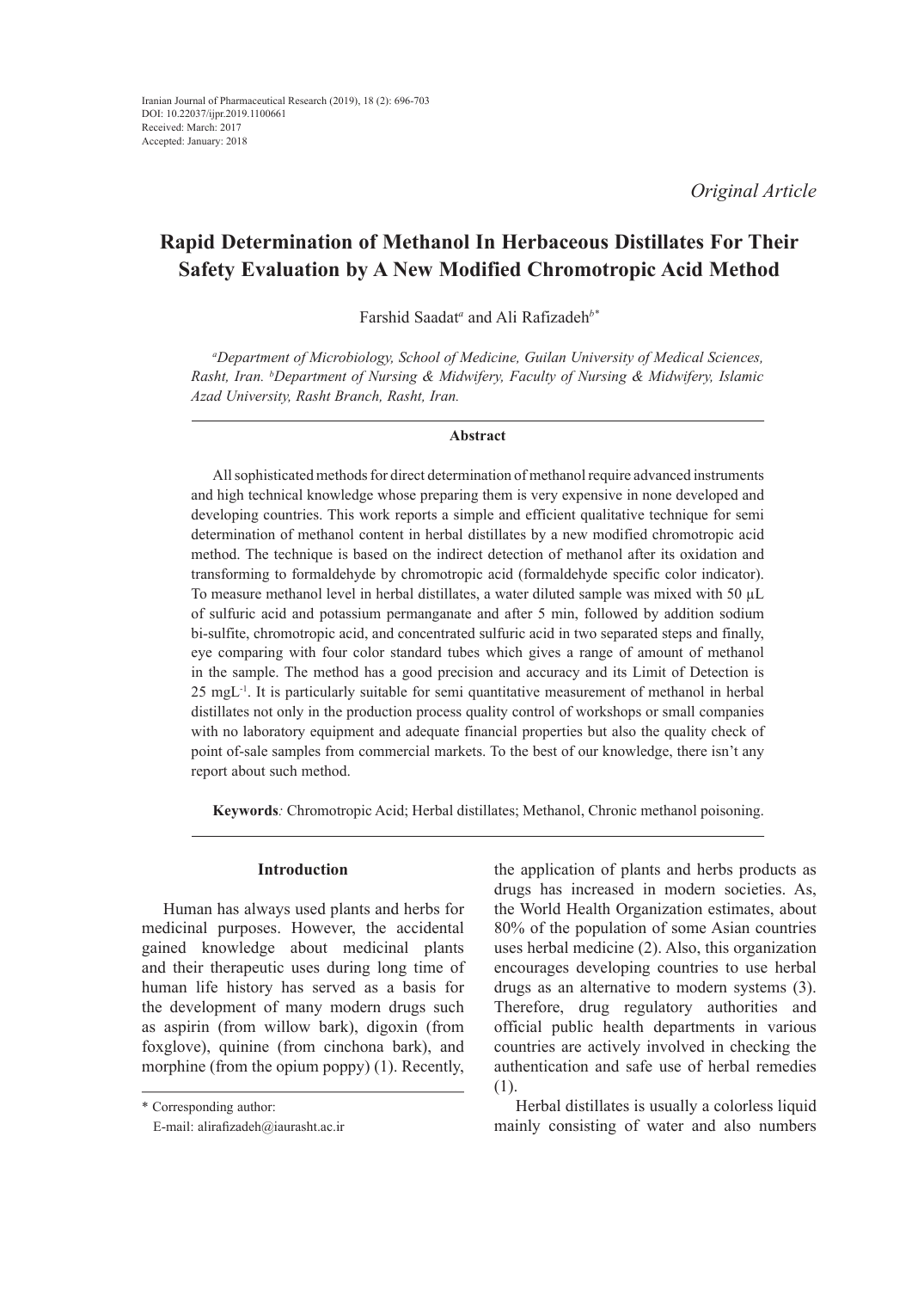of very different organic compounds such as diverse drug compounds and essences among which methanol is also found as a unwanted chemical. Because of herbal distillates useful and therapeutic properties, some kinds of them are frequently being used for different purposes in some countries' (like Iran) food regimen (4-7). Since the methanol content of these products is an important parameter in quality control of herbal distillates production processes, the methods that can efficiently and easily quantify the methanol concentration in these products are highly desired  $(8-10)$ .

Methanol naturally exists in all plant tissues (leaves, stem, flowers, root and etc.) with more concentrations in green leaves and stems (11- 14). This alcohol plays several roles in the plants physiology, as any kind of stress can increase its production in them (11, 15-21). According to American Standard, existence of 120-460 mg L-1 (with mean  $140 \text{ mg } L^{-1}$ ) methanol in fresh and canned juices is permitted (22). Also, obtained results from several researches confirmed that different amounts of methanol exist in kinds of herbal distillates (8-10).

Methanol is toxic to human and causes poisoning that can be associated with several symptoms (23-25). Very low amounts of ingestion of methanol in the long time can lead to chronic type of methanol poisoning that apparently, unlike sever conditions, the blurred vision leading to blindness is only outcome of it. This type of poisoning due to methanol has recently motivated the Iran contra′s health officials anxieties because, some cases have been reported after drinking large amounts of some kind of herbal distillates during long time  $(4-7)$ .

Traditionally, methods based on high performance liquid chromatography (HPLC) (26), enzymatic method (21), Fourier transform infrared spectrometric (FT-IR) (27), GC–MS (28) and usually Gas Chromatography (GC) (29, 30) are also used for the determination of methanol in which besides pre-treatment of the samples with HPLC, expensive apparatus are needed in other methods making them inapplicable in common laboratory (31). On the other hand, formaldehyde (HCHO) can be reacted with Chromotropic Acid (CA) in hot concentrated sulfuric acid medium that was adopted as a standard spectrophotometric method for the determination of 0.02–4.00  $\mu$ gmL<sup>-1</sup> HCHO (29, 30). So, small amounts of formaldehyde and formaldehyde-releasing compounds can be analyzed by this colorimetric method. Therefore, because of the methanol's oxidization leads to HCHO formation, it can use CA method for determination of methanol. It is essential to mention that despite the advent of more sophisticated techniques, this method is still widely used because it is simple, sensitive, inexpensive, and very selective (32). This method has been recommended as an official technique by AOAC (Association of Official Analytical Chemists) for measuring of methanol in alcoholic drinks (32, 33). However, CA method requires long operation time for methanol (more than 4 h) and has a painstaking process to treat formic acid which was formed during the oxidation process (34), But, the major drawback of it is the consumption of large volume of hot concentrated sulfuric acid which is potentially hazardous and corrosive (32). Furthermore, this method is only recommended for measurement of methanol in alcoholic drinks (33) and based on it, the application of the main CA method for this purpose in non-alcoholic ones (like herbal distillates) that can lead to gain erroneous results (8-10). In this work, we have successfully developed an alternative effective and specific CA method as an almost micro one with unique properties (no need to heat, severe decreasing of needed concentrated sulfuric acid volume and the other chemicals consumption, very less time consuming, etc.) for the qualitative detection and as contemporaneous, semi determination of methanol content in the herbal distillates based on an old reference method. Therefore, in spite of all mentioned advantages, the functional accuracy of this new modified qualitative chemical CA method is studied compared to GC technique in this paper.

### **Experimental**

#### *Reagents and Solutions*

All chemicals used in the experiments, including potassium permanganate, sulfuric acid, sodium hydrogen sulfite and chromotropic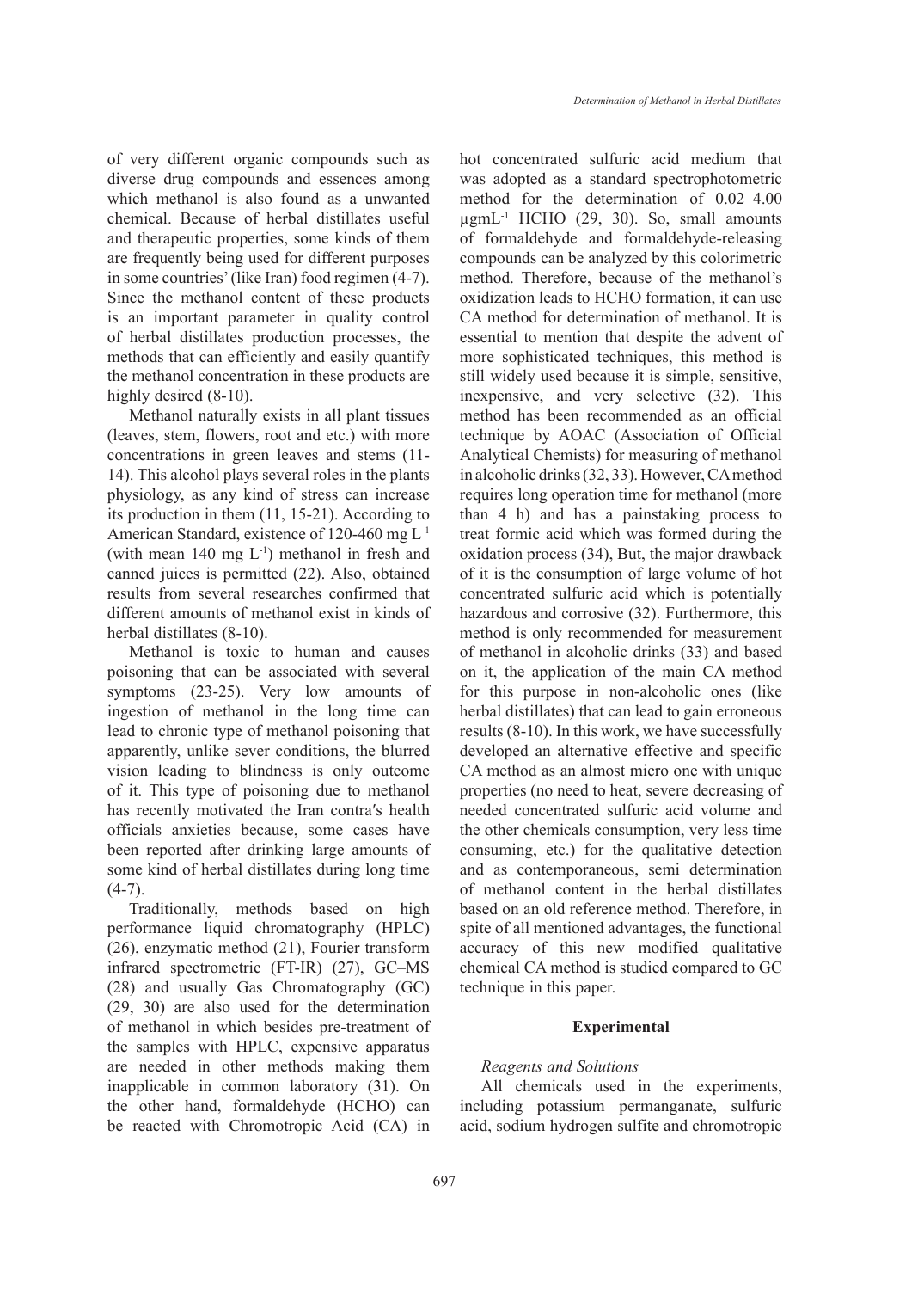acid were analytical grade and purchased from commercial sources and used without further purification. Potassium permanganate, sulfuric acid, sodium hydrogen sulfite and chromotropic acid solutions with 0.1, 0.5, 0.1 and 0.05 molL-<sup>1</sup> concentrations, respectively were prepared in separated volumetric flasks using de-ionic water. Furthermore, concentrated sulfuric acid was used in the end step of test too. Likewise, two series standard solutions contented 6.25, 12.5, 25, 50, and 100 mg $L^{-1}$  of methanol with ethanol (as internal standard) and 25, 50, 100 and 200 mgL-1 of methanol without ethanol were prepared (by serial method) in de-ionic water for using in both GC and proposed chemical methods, respectively. Also, the 35 different herbal distillates samples (*Mentha L., Anethum graveolens L., Alhagi maurorum L., Medicago sativa L., Cichorium intybus L., Salix alba L., Urtica dioica L., Carum carvi L. and Fumaria officinalis L.*) were obtained from the industry and local commercial sources in Iran. For preparing of samples to measure by GC technique, 100µL of the prepared aqueous ethanol solution was added to 10 mL of each sample as internal standard and then, they were injected to GC apparatus directly as triplicate. Whereas, for preparing of samples to be measured by proposed chemical method, one volume of each sample (triplicate) was diluted with equal volume of de-ionic water (a 1:1 ratio) with 1:2 concentration ratio to examine as double.

### *Apparatus*

In this study, a GC apparatus (YL 6100 GC model, South Korea) is used to measure the methanol′s samples. GC system was equipped with a flame ionization detector (FID) and  $Tr_{25}$ . The length and inner diameter of Si column was 30 m and 0.53 mm, respectively. Helium carrier gas (flow rate =  $6$  mL.min<sup>-1</sup>) was used for methanol separation. All standards and samples were directly injected (2 µL) to GC system at first incubated at 50 ºC for a minute and then, with 10 °C/min increased to 80 °C.

### *Procedure:*

For performance of tests by proposed chemical method, 0.5mL of each standard and diluted samples were pipetted into separated previous labelled test tubes and then, 50µL of sulfuric acid and potassium permanganate solutions were added into them respectively. After 5 min, the color of mixture was faded by adding 50µL of sodium hydrogen sulfite solution. The test followed by addition of 50µL of chromotropic acid solution and 1mL of concentrated sulfuric acid respectively and five minute were awaited for completion of the reaction. Finally, the results are deduced as below:

- 1. Negative (absence of methanol or presence of it lower than Limit of Detection (LOD)). The color of mixture remains colorless.
- 2. Positive (presence of methanol equal or more than LOD). The color of mixture transforms to different intensities of violet. In this case, the methanol content of each sample was estimated by eye comparison of the gained positive results with four standards test tube colors and multiplication of their value in dilution factor (2) to compute the final results.

The chromotropic acid method has got three steps. Briefly, in the first step, the methanol is oxide into formaldehyde by potassium permanganate in acidic medium. Then, in the second step, the hard violet color of solution (due to additional potassium permanganate) is faded by sodium hydrogen sulfite through transforming additional violet  $mn^{7+}$  of medium to colorless  $mn^{2+}$  to observe the possible positive result. On the final step, the formaldehyde reacts with its specific color indicator (chromotropic acid) in high acidic medium associated with appearance of violet and its intensity is related to samples methanol content.

In the GC method, all prepared standards and samples were directly infused to GC based on before told procedure and then, all gained results were corrected based on internal standard pick. Finally, after computation of results, all attained data about methanol content of herbal distillates by both methods were analysed with SPSS ver. 20 using appropriate tests. One of GC chromatogram has shown in Figure 1. In this Figure, the picks of methanol and ethanol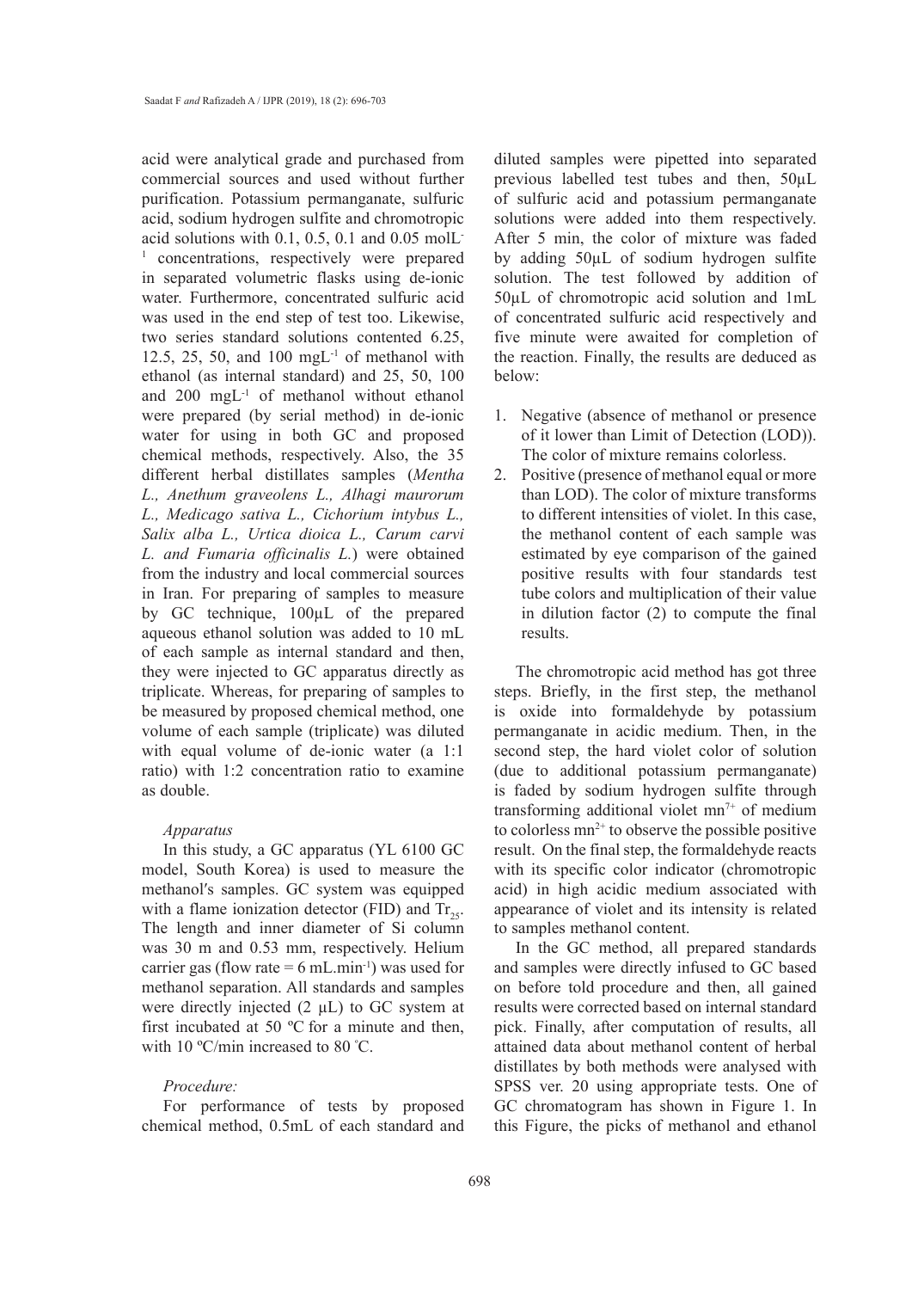

**Figure 1.** Gas chromatogram of methanol and ethanol in the first standard solution.

show under the mentioned condition. As it is visible, as for trace methanol concentration in this standard solution, the GC detector can be sufficiently quantified methanol content.

#### **Results and Discussion**

In this study, the LOD of purposed CA method was computed 25 mgL<sup>-1</sup>, which is suitable for a qualitative method. The repeatability of the present method was investigated via triplicate tests of semi determination of methanol in nine herbal distillate samples prepared from some industries and market. Also, to verify the present method, the methanol in herbal distillate samples was determined by both the proposed chemical and GC techniques as a reference method. Moreover, all the examined samples showed different intensities of violet in chemical method whose outcomes were attained via GC technique confirmed them. All obtained results by both methods are shown in table 1.

As it is indicated in table 1, for declaring the differences among the violet intensities in chemical method, the four  $+,++,+++$ , and  $+++$ signs were used for eye comparison of gained results with four standard solutions containing 25, 50, 100, and 200 mgL-1 of methanol. Based on it, the final computed numerical outcomes of tests have been shown into Parentheses based on mg $L^{-1}$  under the plus signs in table 1 So, as for multiplication of dilution factor (2) for computation of final result, four semi qualitative consequences (50, 100, 200 and  $>200$  mgL<sup>-1</sup>) were practically gained to get compared with GC method results. Also, in the concentrations more than  $200 \text{ mgL}^{-1}$  of methanol, the recognition of different intensities of violet is impossible, so, all of them are shown as  $>200$  mgL<sup>-1</sup>.

As the results are indicated, all samples have different amounts of methanol that were expected because of essential role of methanol in land plant physiology, and from this point of view; the achieved results in this study is completely similar to the other previously done researches (4-7, 10).

But, the lack of definite average in such cases is caused the comparison of two groups′ results to be difficult. Of course, such condition (limitation in exact measuring or absolute conformity with results gained via quantitative methods) is a common property in all qualitative methods, because rapidness and easiness of application are more importance than accuracy in this type of diagnostic method. However, in such conditions, the application of an appropriate re-dilution of sample (with more than 1:1 ratio) for re-examination of test can be lead to obtain more correct outcome. So, the two achieved results comparison has to be necessarily taken in two separated status as below.

In cases with methanol level with 200 mgL-1 or lower than it, the less difference  $(8.25 \text{ mgL}^{-1})$ between averages of results attained by chemical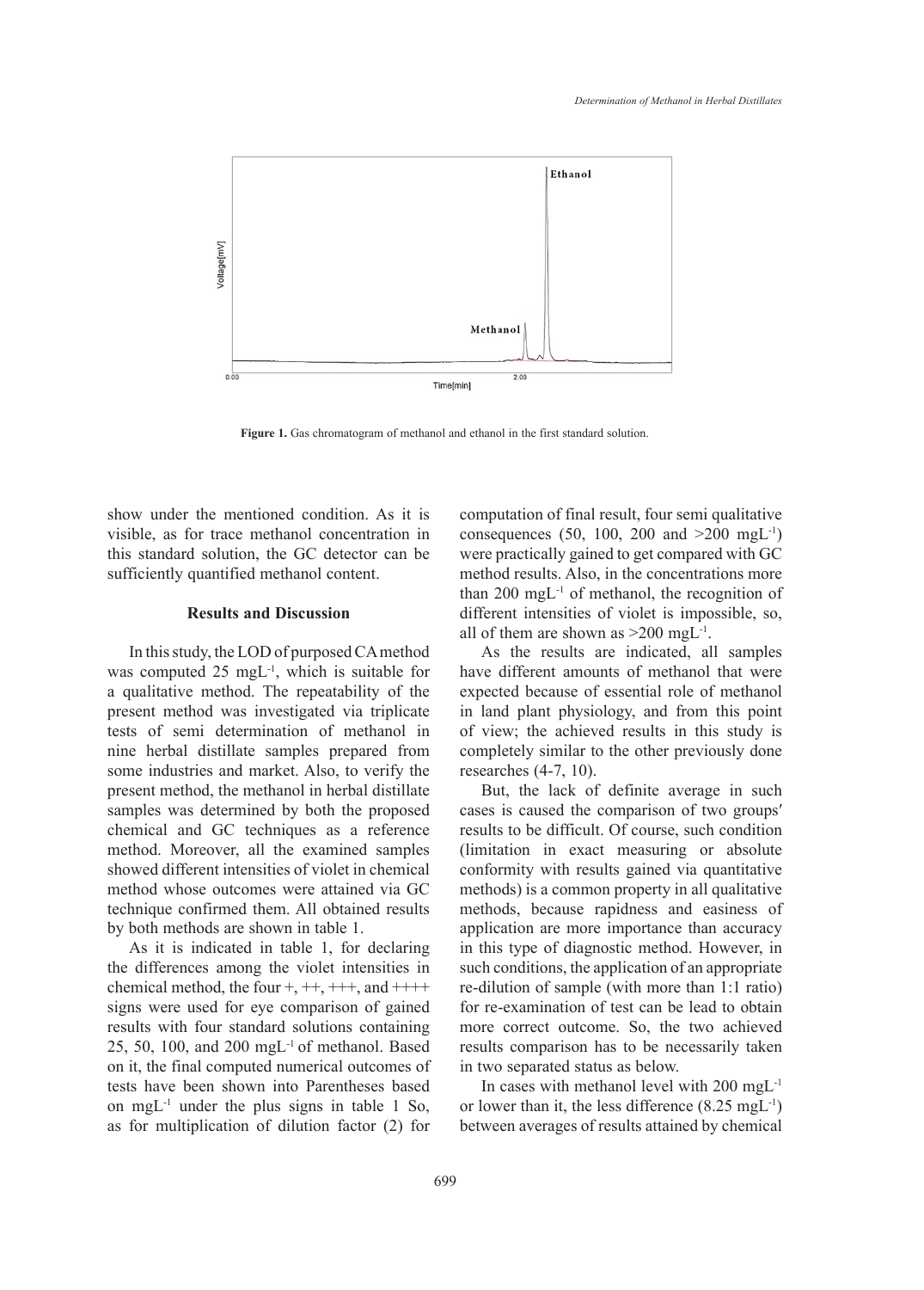| å                                                                                 |
|-----------------------------------------------------------------------------------|
|                                                                                   |
|                                                                                   |
|                                                                                   |
| ł                                                                                 |
|                                                                                   |
| י<br>י                                                                            |
|                                                                                   |
|                                                                                   |
|                                                                                   |
|                                                                                   |
|                                                                                   |
|                                                                                   |
| $\overline{\phantom{a}}$                                                          |
| i                                                                                 |
|                                                                                   |
|                                                                                   |
|                                                                                   |
|                                                                                   |
|                                                                                   |
| l                                                                                 |
| I                                                                                 |
|                                                                                   |
|                                                                                   |
| ₹<br>l                                                                            |
|                                                                                   |
|                                                                                   |
| $\overline{\phantom{a}}$<br>f<br>C                                                |
|                                                                                   |
|                                                                                   |
| ֧֧ׅ֧֧֧֛֪֦֧֧֛֪֦֧֛֪֧֛֧֧֛֪ׅ֧֛֪ׅ֧֧֚֕֝֬֝֬֝֓֕֓֝֬֝֓֕֓֝֬֝֓֕֓֬֝֓֝֬֝֓֝֬֝֓֝֬֝֓֝֬֝֝֬֝֝֬֝֬֝֬֝֬ |
|                                                                                   |
|                                                                                   |
|                                                                                   |
|                                                                                   |
|                                                                                   |
|                                                                                   |
|                                                                                   |
| $\vdots$                                                                          |
|                                                                                   |
|                                                                                   |
|                                                                                   |
|                                                                                   |
|                                                                                   |
|                                                                                   |
| Ì                                                                                 |
| j                                                                                 |
| j                                                                                 |
| ׇ֬֘                                                                               |
|                                                                                   |
|                                                                                   |
|                                                                                   |
|                                                                                   |
|                                                                                   |
|                                                                                   |
|                                                                                   |
|                                                                                   |
|                                                                                   |
|                                                                                   |
| :                                                                                 |
|                                                                                   |
|                                                                                   |
|                                                                                   |
|                                                                                   |
|                                                                                   |
|                                                                                   |
|                                                                                   |
|                                                                                   |
|                                                                                   |
|                                                                                   |
|                                                                                   |
|                                                                                   |
|                                                                                   |
|                                                                                   |
| ֕                                                                                 |
| ֖֖֖֖֖֖֧֖֧֖֧֚֚֚֚֚֚֚֚֚֚֚֚֚֚֚֚֚֚֚֚֚֚֚֚֚֚֬֝֝֓֝֓֬                                      |
|                                                                                   |
|                                                                                   |
| ֖֖֖֪ׅ֪ׅׅׅׅ֪֪֪ׅ֚֚֚֚֚֚֚֚֚֚֚֚֚֚֚֚֚֚֚֡֝֝֝֝֬֝֬֝֬֓֝֓                                    |
| í                                                                                 |
|                                                                                   |
|                                                                                   |
|                                                                                   |
| $\ddot{\phantom{a}}$<br>j                                                         |
| l                                                                                 |
|                                                                                   |
|                                                                                   |
|                                                                                   |
| ahle                                                                              |
| i<br>É                                                                            |

| Name of herbal distillate<br>Company |                 |                                                                       | ≏                                                  | $\cup$                                      | $\mathbf{a}$                                           | Average of two methods |
|--------------------------------------|-----------------|-----------------------------------------------------------------------|----------------------------------------------------|---------------------------------------------|--------------------------------------------------------|------------------------|
| Mentha                               | Chemical method | $^{+\atop +} _{+\atop -}^{\phantom +}$                                | $\begin{array}{c} +200 \\ +000 \end{array}$        | $\begin{array}{c} +200 \\ +000 \end{array}$ | $\begin{array}{c} +200 \\ +000 \end{array}$            | $(\geq200)$            |
|                                      | GC method       | $\angle t$                                                            | 294                                                | $202\,$                                     | $36\sqrt{l}$                                           | 333.50                 |
| Anethum graveolens L.                | Chemical method | $\begin{array}{c} + \  \  \, 0 \\ + \  \  \, 0 \\ \hline \end{array}$ | $^{++}_{(-200)}$                                   | $^{++}_{-200}$                              | $^{++}_{(-200)}$                                       | $(>200)$               |
|                                      | GC method       | 259                                                                   | 294                                                | 112                                         | $62$                                                   | $286.00\,$             |
| Alhagi maurorum L.                   | Chemical method | $(\geq 200)$<br>$\overset{+}{\pm}$                                    | $(\geq 200)$<br>$\ddagger$                         | $(>200)$<br>$\ddagger$                      | $(\geq 200)$<br>$\ddagger$                             | $(\geq200)$            |
|                                      | GC method       | $202\,$                                                               | 433                                                | 397                                         | 333                                                    | 341.25                 |
| Medicago sativa L.                   | Chemical method | $^{+\,+}_{-\geq 200}$                                                 | $\stackrel{+}{\mp} \stackrel{\odot}{\atop \sim} 0$ | $^{+\,+}_{\scriptscriptstyle\sim}$ 200)     | $^{+\,+}_{-\,200}$                                     | $(200 - 200)$          |
|                                      | GC method       | 204                                                                   | $\delta t I$                                       | $283\,$                                     | $280\,$                                                | $229.00$               |
| Cichorium intybus L.                 | Chemical method | $^{++}_{(-200)}$                                                      | $^{++}_{(-200)}$                                   | $\begin{array}{c} + \ 0 \\ + \end{array}$   | $^{+\atop +} _{+\atop -}^{\phantom +}$                 | $(200 - 200)$          |
|                                      | GC method       | 205                                                                   | 236                                                | $199\,$                                     | 275                                                    | 228.75                 |
| Salix alba L.                        | Chemical method | $+604$                                                                | $(100)$<br>$\ddagger$                              | NS NS                                       | $\pm$ $\widehat{\Xi}$                                  | (83.30)                |
|                                      | GC method       |                                                                       | $\partial\delta$                                   | $\mathop{\rm s}\nolimits$                   | $9\,$                                                  | 73.33                  |
| Urtica dioica L.                     | Chemical method | $\begin{matrix} + & 0 \\ + & 0 \\ + & \sqrt{2} \end{matrix}$          | $+800$                                             | $+1000$                                     | $\underset{\leftarrow}{\overset{+}{\rightleftarrows}}$ | $(\geq 200)$           |
|                                      | GC method       | 289                                                                   | $268\,$                                            | 271                                         | 243                                                    | 267.75                 |
| Carum carvi L.                       | Chemical method | $+$ $\frac{\odot}{\odot}$                                             | $+$ $\frac{6}{5}$                                  | $+\overline{\mathcal{S}}$                   | $+\ \widehat{\mathbb{S}}$                              | (62.5)                 |
|                                      | GC method       | $\mathcal{O}\mathcal{L}$                                              | 95                                                 | $0^{\dagger}$                               | 95                                                     | $75.00$                |
| Fumaria officinalis L.               | Chemical method | $+ 60$                                                                | $\begin{matrix} + & 0 \\ 0 & 0 \end{matrix}$       | $\ddagger$ $\frac{\odot}{\odot}$            | (200)<br>$\ddagger$                                    | $(150)$                |
|                                      | GC method       | 102                                                                   | $18\,$                                             | 125                                         | 225                                                    | 158.25                 |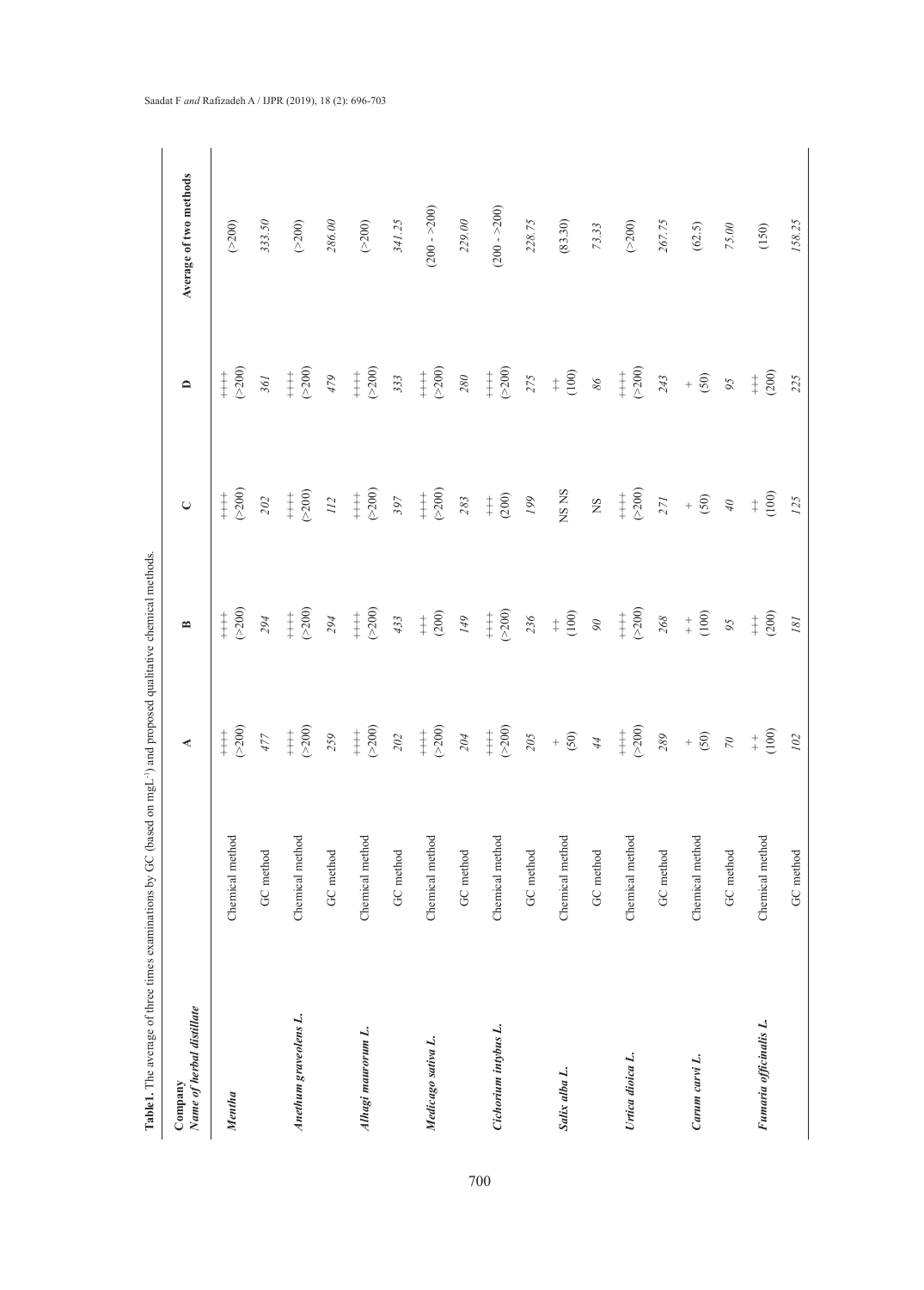and GC methods exists in *Fumaria officinalis L.* distillate with  $150.00 \pm 50.00$  and  $158.25 \pm 48.07$ mgL-1 concentrations, respectively. Whereas, the highest one (12.50 mgL-1) was seen in *Carum carvi L.* distillate with  $62.5 \pm 21.65$  and  $75.00 \pm 1.65$ 22.64 mgL-1 contents, respectively.

But, in cases with 200 - >200 and >200 mgL<sup>-1</sup> level of methanol in chemical method, the relative conformity of results between each set of two methods outcomes are deductible. So, as for the usual amount of methanol range in different herbal distillates (50 to 200 mgL-1 ) and the nearness of attained results by both used methods together, it can be resulted that the purposed chemical method has suitable precision and accuracy for detection and semi determination of methanol concentration in these products as a rapid and easy qualitative test.

As it is visible in table 1, the range of methanol in given samples are 73.33 and 83.30 to  $341.25$  and  $>200$  mgL<sup>-1</sup> in chemical and GC methods, respectively. Unlike samples with methanol more than 200 mgL-1 application of a proportional re-dilution for re-examination of test can lead to attain result with more accuracy. Whereas, usage of direct sample (without dilution) for repetition of test in cases less than 50 mgL-1 of methanol content is not acceptable. Because, such result is supposed negative and application of direct sample for re-examination of test can lead to gain wrong result (8). In other words, application of diluted sample (at least with 1:1 ratio) is necessary for doing of test in this method.

On the other hand, based on the obtained information from many previously studies (4-8, 10), the amount of methanol in almost all different kinds of herbal distillates (prepared by both industrial and traditional methods in Iran) is usually more than 50 mgL<sup>-1</sup>. The lack of methanol or its existence less than 50 mgL-1 in herbal distillates is probably propounded the cheating and fake origin of product. Therefore, the measuring of such amounts of methanol is not essentially important and furthermore, such amounts of methanol cannot create poisoning. Anyway, in such condition, it can use a quantitative method to determine exact methanol content. Therefore, it seems that the proposed optimum range  $(50-200 \text{ mgL}^{-1})$  for semi determination of methanol in suggested qualitative chemical method is completely suitable.

#### **Conclusion**

According to the explanations and obtained results in this study, it is deductible that all herbaceous distillates have different amounts of methanol. Also, we can develop a reaction based on traditional CA method for semi determination of methanol in these products. Using minimal volume of the reactants instead of their large amounts mentioned in the main method in AOAC can significantly lead to create an easy, safe and rapid method for detection and semi determination of methanol in herbal distillates (a kind of free ethanol drinks) and thus reduces the application problems of the main method. Also, it seems that the present method is simple and has adequate accuracy as a qualitative method for considered aim and also, can be particularly suitable to get used as an easy, versatile, inexpensive, and rapid method for this purpose not only to control production process in small industries with no laboratory equipment, professional knowledge and financial properties at very short time but also the quality check of point-of-sale samples in commercial markets. Also, the gained results by both proposed chemical and GC methods have closely a good conformity together. So, it can use as an applied alternative tool for detection and semi determination of methanol in herbal distillate samples. To the best of our knowledge, there isn't any report about such method.

#### **Acknowledgment**

The authors are grateful to the Guilan medical sciences university for financial support.

#### **References**

- (1) Vuddanda PR, Singh S and Velaga S. Boswellic acid-Medicinal use of an ancient herbal remedy. *J. Herbal Med.* (2016) 6: 163–70.
- Abida P, Bushra P, Rabea P and Sayeed A. Challenges (2)and guidelines for clinical trial of herbal drugs. *J Pharm Bioallied. Sci.* (2015) 7: 329–33.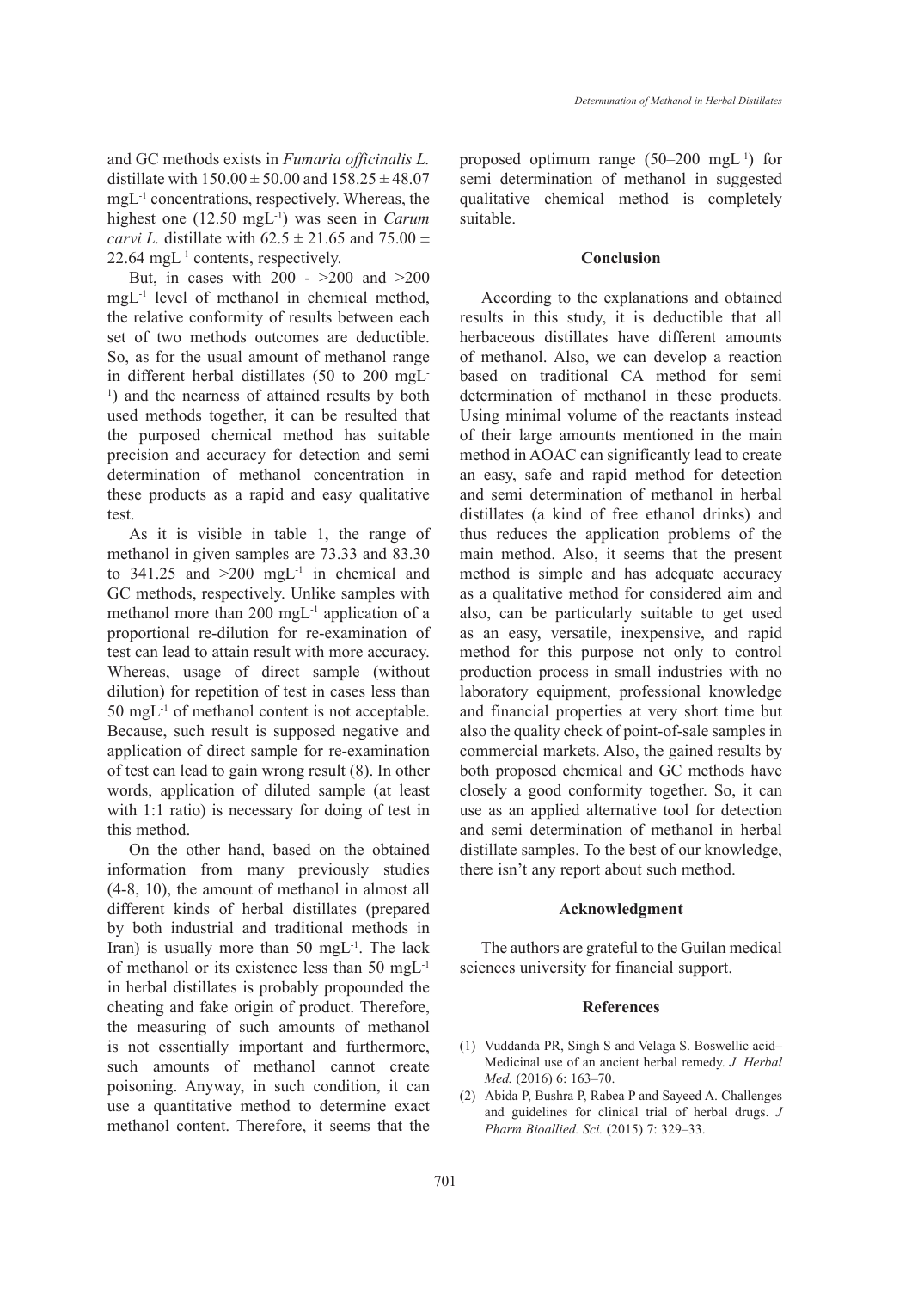- (3) Vuddanda PR, Chakraborty S and Singh S. Berberine: a potential phytochemical with multispectrum therapeutic activities. *Expert Opin. Investig. Drugs* (2010) 19: 1297–307.
- (4) Karimi Gh, Hassanzadeh M, Shahihdi N and Samiee Z. Determination of methanol in Mashhad produced distillated herbaceous by spectrophotometric method. *Faslnameh Giahan Daroee* (2007) 1: 57–59. [Text in Persian].
- (5) Solhi H, Delavar M, Cheshmejahanbin A and Abdollahi M. Comparison of methanol concentration in herbal essences produced in Arak city with industrial produced herbal essences with different commercial brands. *Arak Med U J.* (2009) 12: 85-91. [Text in Persian].
- (6) Mousavi SR, Namaei-Ghassemi M, Layegh M, Afzal Aghaee M, vafaee M, Zare GA, Moghiman T and Balali Mood M. Determination of Methanol Concentrations in Traditional Herbal Waters of Different Brands in Iran. *IJBMS* (2011) 4: 361-268.
- Delirrad M, Ghasempour Z, Hassanzadazar H, (7) Roshani Y, Mohammadi D, Forouzan Sh, Rahimirad A and Hamzehzadeh A. Determination of Methanol Content in Herbal Distillates Produced in Urmia Using Spectrophotometry. *IJT* (2012) 6: 594-9.
- Rafizadeh A, Nasiri Fard R, Nasoori Gazni M, (8) Haghshnace M, Jamali Biverzani F and Pourmohammad L. The effectiveness of whole Concentration of homemade herbal distillates on the result of qualitative methanol detection by the chromotropic acid method. *JOHP* (2013) 3: 105-9.
- Rafizadeh A, Pourmohammad L, Shariati Sh and (9) Mirzajani E. Introduce of a colorimetric method for qualitative detection of methanol in several kinds of drinks. *JMMS.* (2011) 21: 150-2. [Text in Persian]
- (10) Rafizadeh A, Shariati Sh and Safarzadeh Vishekaei MN. Determination of herbal distillates methanol with a special diagnostic kit. *JGUMS* (2015) 96: 61-7. [Text in Persian]
- (11) Nemecek-Marshall M, MacDonald0 RC, Franzen JJ, Wojciechowski C and Fall R. Methanol Emission from Leaves - Enzymatic Detection of Gas-Phase Methanol and Relation of Methanol Fluxes to Stomatal Conductance and Leaf Development. *Plant. Physiol.* 1359-68:108 (1995).
- (12) Niinemets U and Reichstein M. Controls on the emission of plant volatiles through stomata: Differential sensitivity of emission rates to stomatal closure explained. *J. Geophys. Res*. (2003a) 108: 4208-10.
- $(13)$  Niinemets U and Reichstein M. Controls on the emission of plant volatiles through stomata: A sensitivity analysis*. J. Geophys. Res*. (2003b) 108: 42113.
- (14) Niinemets U, Loreto F and Reichstein M. Physiological and physicochemical controls on foliar volatile organic compound emissions. *Trends Plant. Sci*:9 (2004) . 6–180.
- (15) Arora V, Nijjar IBS, Multani AS, Singh JP, Abrol

R, Chopra R and Attri R. MRI findings in methanol intoxication- a report of two cases. *B. J. Rad*. (2006) 80: 243–6.

- (16) De Gouw JA, Howard CJ, Custer TG, Baker BM and Fall R. Emissions of volatile organic compounds from cut grass and clover are enhanced during the drying process. *Geophys. Res. Lett*. (1999) 26: 811–4.
- (17) Holzinger R, Warneke C, Jordan A, Hansel A and Lindinger W. Biomass Burning as a Source of Formaldehyde, Acetaldehyde, Methanol, Acetone, Acetonitrile and Hydrogen Cyanid. *Geophys. Res. Lett*. (1999) 26: 1161–4.
- (18) Karl T, Harren F, Warneke C, de Gouw J, Grayless C and fall R. Senescing grass crops as regional sources of reactive volatile organic compounds. *J. Geophys. Res*. (2005) 110: D15.
- $(19)$  Loreto F, Barta C, Brilli F and Nogues I. On the induction of volatile organic compounds emissions by plants as consequence of wounding or fluctuations of light and temperature. *Plant Cell Environ.* (2006) 29: 1820–8.
- (20) Von Dahl C, Havecker M, Schlogl R and Baldwin IT. Caterpillar-elicited methanol emission: a new signal in plant herbivore interactions. *Plant. J*:46 (2006) . 60–948.
- Wu MC, Jiang CM, Ho YY, Shen SC and Chang HM. (21) Convenient quantification of methanol in juices by methanol oxidase in combination with basic fuchin. *Food Chem.* (2007) 100: 412–8.
- (22) The National Research Council of American National Academy of Sciences (USA), Spacecraft Maximum Allowable Concentrations for Selected Airborne Contaminants. The National Academies Press 500 Fifth Street, NW Box 285 Washington, DC (2008) 275-88.
- $(23)$  Belson M and Morgan BW. Methanol toxicity in a newborn. *J. Toxicol. Clin. Toxicol* (2004) 42: 673–7.
- (24) Hou CY, Lin YS, Wang YT, Jiang CM and Wu MC. Effect of storage conditions on methanol content of fruit and vegetable juices. *JFCA* (2008) 21: 410–5.
- (25) Rafizadeh A, Shariati Sh, Pourmohammad L, Fooladmehr S. Application a colorimetric method for qualitative analysis of methanol. *Scin. J. Forensic Med*. (2010) 16: 89-94. [Text in Persian]
- (26) Chen SH, Wu HL, Yen CH, Wu SM, Lin SJ and Kou HS. Trace determination of methanol in water–ethanol solution by derivatization and high-performance liquid chromatography. *J. Chromatogr. A* (1998) 799: 93–9.
- (27) Perez-Ponce A, Rambla FJ, Garrigues JM, Garrigues S and de la Guardia M. Partial least-squares–Fourier transform infrared spectrometric determination of methanol and ethanol by vapour-phase generation. *Analyst* (1998) 123: 1253–8.
- (28) Savary BJ and Nu~nez A. Gas chromatography-mass spectrometry method for determining the methanol and acetic acid contents of pectin using headspace solidphase micro extraction and stable isotope dilution. *J. Chromatogr. A* (2003) 1017: 151–9.
- (29) Mohammed AA, Mubarak AT, Marestani ZMH and